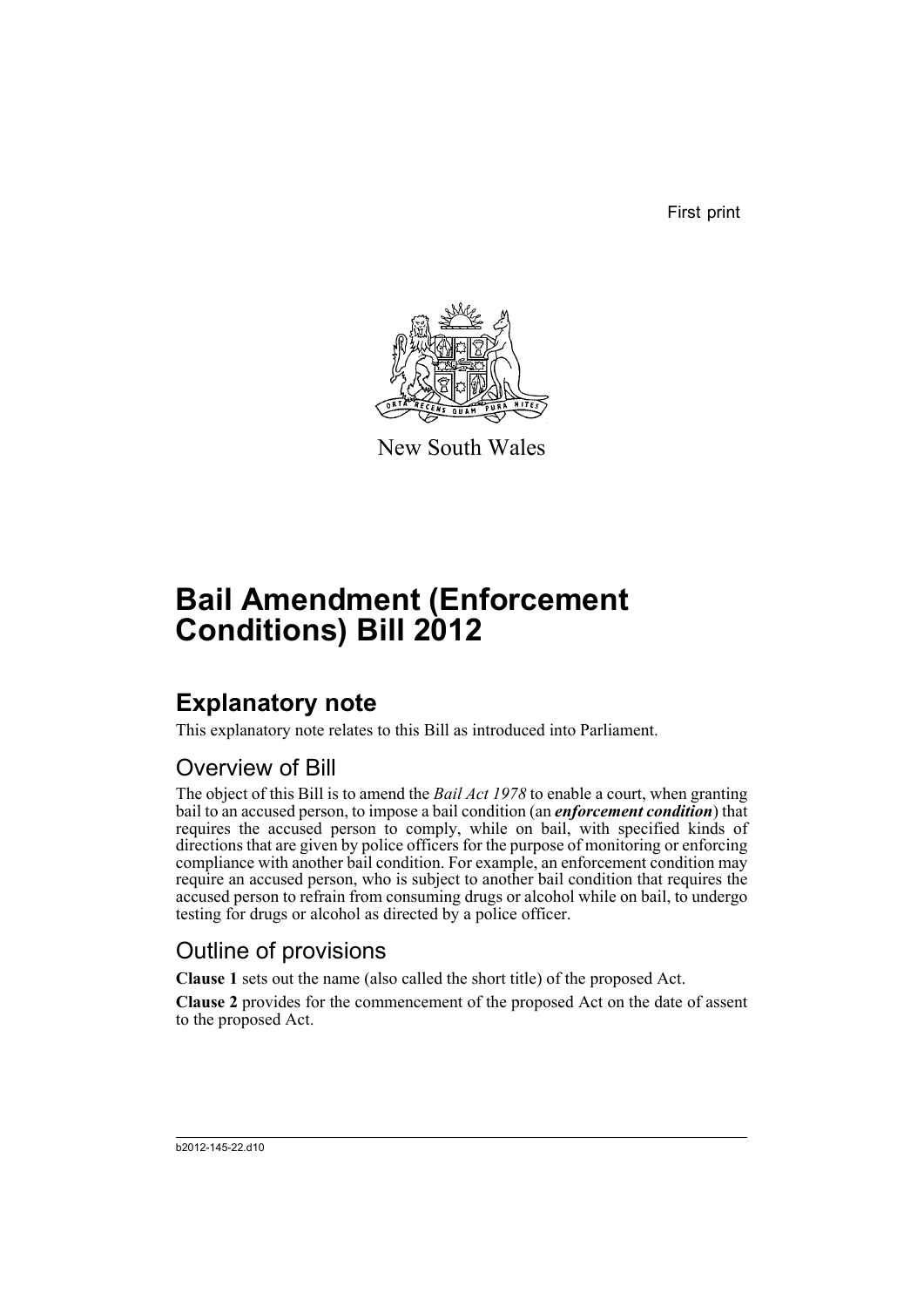Explanatory note

#### **Schedule 1 Amendment of Bail Act 1978 No 161**

**Schedule 1 [5]** enables a court to impose an enforcement condition when granting bail to an accused person. An *enforcement condition* is a condition that requires the accused person to comply, while at liberty on bail, with one or more specified kinds of directions that are given by police officers for the purpose of monitoring or enforcing compliance with another bail condition (the *underlying bail condition*).

An enforcement condition is to specify the kinds of directions that may be given to the accused person and the circumstances in which each kind of direction may be given (in a manner that ensures the compliance with the condition is not unduly onerous).

An enforcement condition may be imposed only if the court considers it reasonable and necessary in the circumstances, having regard to the history of the accused person, the likelihood or risk of the accused person committing further offences while on bail and the extent to which compliance with a direction of a kind specified in the condition may unreasonably affect persons other than the accused person.

A police officer may give a direction to an accused person in the circumstances specified in the enforcement condition or at any other time the police officer has a reasonable suspicion that the accused person has contravened the underlying bail condition.

Currently, bail conditions may only be imposed for certain purposes, including promoting effective law enforcement, the protection and welfare of any specially affected person or the community and reducing the likelihood of future offences being committed by promoting the treatment or rehabilitation of an accused person. **Schedule 1 [4]** provides that an enforcement condition may be imposed on an accused person for the purpose of monitoring or enforcing the accused person's compliance with an underlying bail condition imposed on the accused person for one of those existing purposes.

**Schedule 1 [3]** makes it clear that the criteria to be taken into account when determining whether to impose an enforcement condition are additional to the existing criteria to be considered by a court in determining whether to grant bail to an accused person.

**Schedule 1 [1], [2] and [6]** are consequential amendments.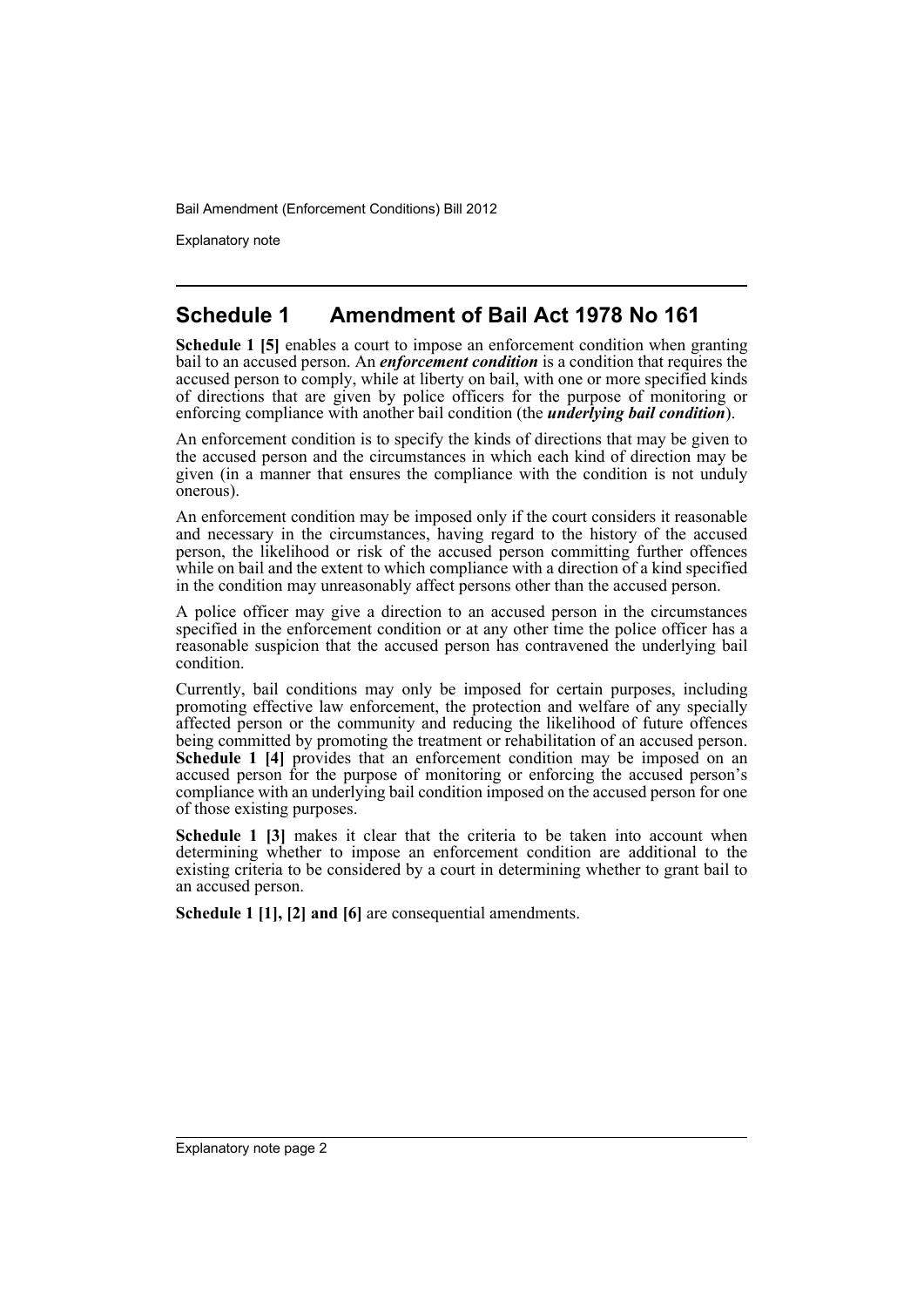First print



New South Wales

## **Bail Amendment (Enforcement Conditions) Bill 2012**

### **Contents**

|                                              | Page |
|----------------------------------------------|------|
| Name of Act                                  |      |
| 2 Commencement                               |      |
| Schedule 1 Amendment of Bail Act 1978 No 161 |      |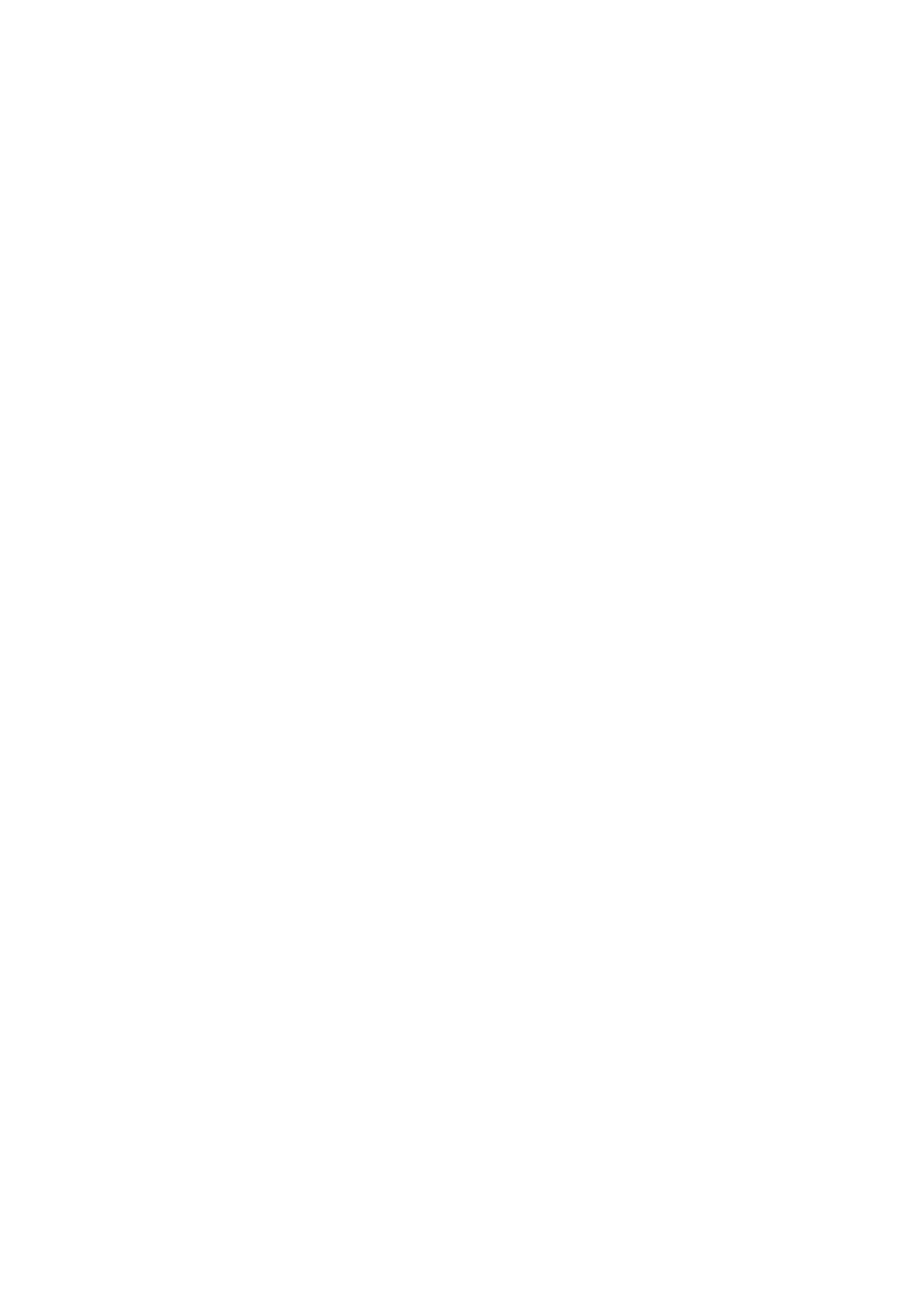

New South Wales

## **Bail Amendment (Enforcement Conditions) Bill 2012**

No , 2012

#### **A Bill for**

An Act to amend the *Bail Act 1978* to make further provision in relation to the bail conditions that may be imposed on an accused person.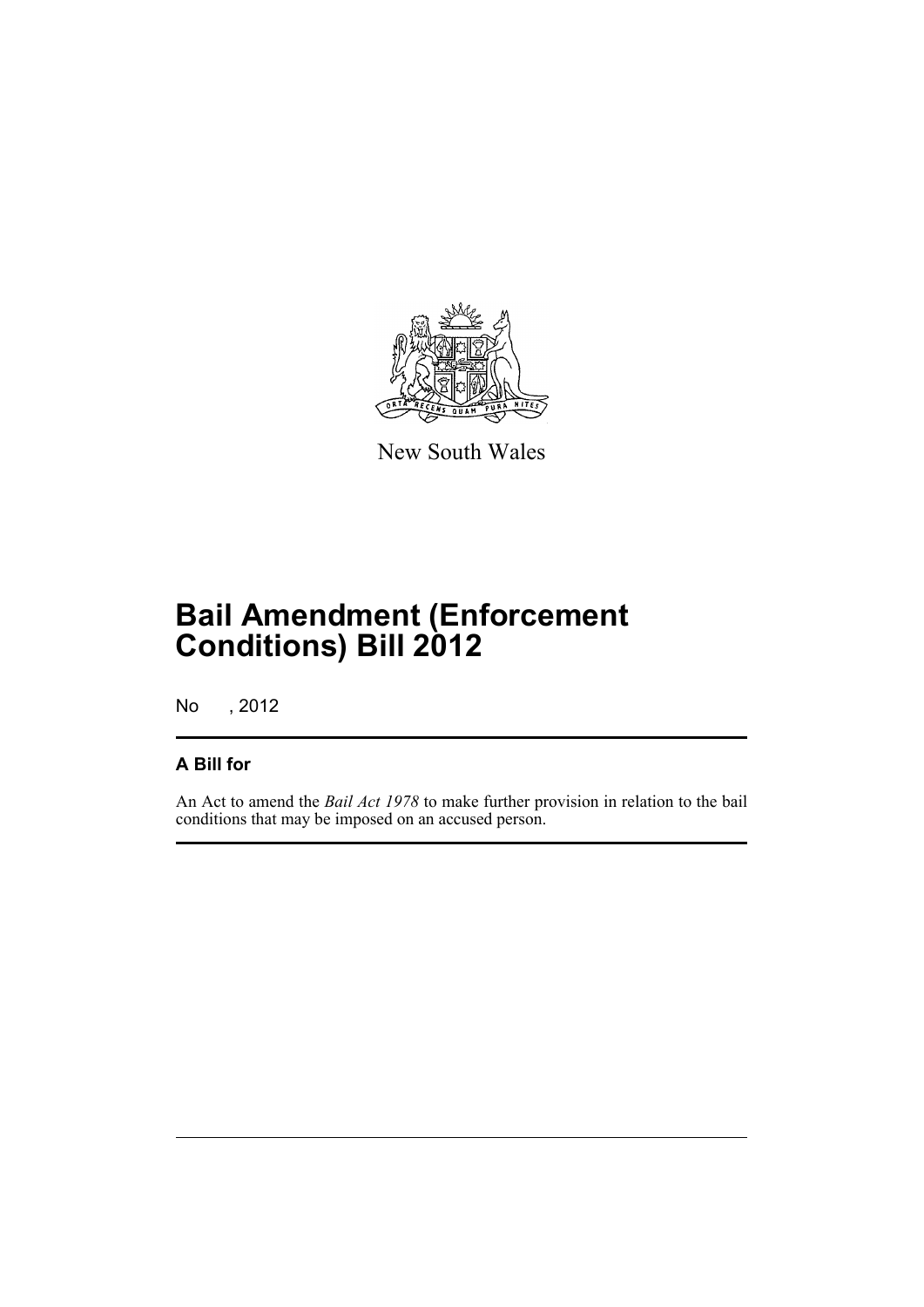<span id="page-5-1"></span><span id="page-5-0"></span>

| The Legislature of New South Wales enacts:                        |                |
|-------------------------------------------------------------------|----------------|
| Name of Act                                                       | $\mathcal{P}$  |
| This Act is the Bail Amendment (Enforcement Conditions) Act 2012. | 3              |
| <b>Commencement</b>                                               | $\overline{a}$ |
| This Act commences on the date of assent to this Act.             | 5              |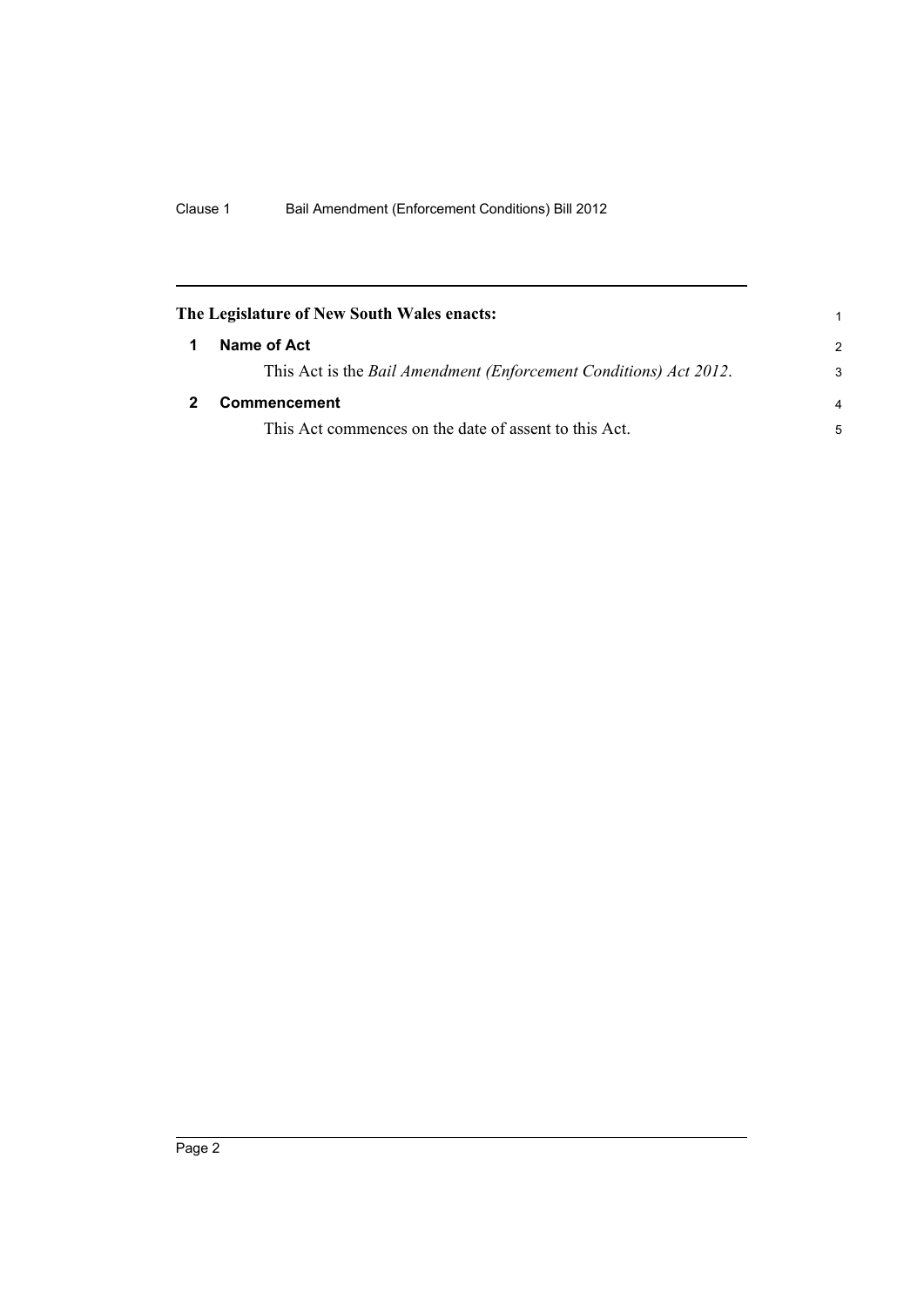Amendment of Bail Act 1978 No 161 Schedule 1

<span id="page-6-0"></span>

|       | <b>Schedule 1</b> |                       | <b>Amendment of Bail Act 1978 No 161</b>                                                                                                                                                                                                                                                                                                                                                                                                                                                         | 1                                      |
|-------|-------------------|-----------------------|--------------------------------------------------------------------------------------------------------------------------------------------------------------------------------------------------------------------------------------------------------------------------------------------------------------------------------------------------------------------------------------------------------------------------------------------------------------------------------------------------|----------------------------------------|
| [1]   |                   |                       | <b>Section 4 Definitions</b>                                                                                                                                                                                                                                                                                                                                                                                                                                                                     | $\overline{c}$                         |
|       |                   |                       | Omit "or 36B" from the definition of <b>bail condition</b> in section 4 (1).                                                                                                                                                                                                                                                                                                                                                                                                                     | 3                                      |
|       |                   |                       | Insert instead ", 36B or 37AA".                                                                                                                                                                                                                                                                                                                                                                                                                                                                  | 4                                      |
| [2]   |                   | Section 4 $(3)$ $(a)$ |                                                                                                                                                                                                                                                                                                                                                                                                                                                                                                  | 5                                      |
|       |                   |                       | Omit "or section $36B(1)(a)$ or $(b)$ ".                                                                                                                                                                                                                                                                                                                                                                                                                                                         | 6                                      |
|       |                   |                       | Insert instead ", section $36B(1)$ (a) or (b) or section $37AA(1)$ ".                                                                                                                                                                                                                                                                                                                                                                                                                            | 7                                      |
| $[3]$ |                   |                       | Section 32 Criteria to be considered in bail applications                                                                                                                                                                                                                                                                                                                                                                                                                                        | 8                                      |
|       |                   |                       | Insert after section $32(7)$ :                                                                                                                                                                                                                                                                                                                                                                                                                                                                   | 9                                      |
|       |                   | (8)                   | This section does not prevent consideration of the matters<br>required to be considered in imposing an enforcement condition<br>under section 37AA.                                                                                                                                                                                                                                                                                                                                              | 10<br>11<br>12                         |
| [4]   |                   |                       | Section 37 Restrictions on imposing bail conditions                                                                                                                                                                                                                                                                                                                                                                                                                                              | 13                                     |
|       |                   |                       | Insert after section $37(2)$ :                                                                                                                                                                                                                                                                                                                                                                                                                                                                   | 14                                     |
|       |                   | (2AA)                 | An enforcement condition (within the meaning of section 37AA)<br>may be imposed for the purpose of monitoring or enforcing<br>compliance with a condition imposed for a purpose referred to in<br>subsection (1). Subsection (2) does not apply in respect of an<br>enforcement condition.<br>Note. However, see section 37AA, which requires, among other things,                                                                                                                               | 15<br>16<br>17<br>18<br>19<br>20       |
|       |                   | <b>Section 37AA</b>   | the condition to be reasonable and not unduly onerous.                                                                                                                                                                                                                                                                                                                                                                                                                                           | 21                                     |
| [5]   |                   |                       | Insert after section 37:                                                                                                                                                                                                                                                                                                                                                                                                                                                                         | 22<br>23                               |
|       | 37AA              |                       | <b>Enforcement conditions</b>                                                                                                                                                                                                                                                                                                                                                                                                                                                                    | 24                                     |
|       |                   | (1)<br>(2)            | On the grant of bail to an accused person, a court may impose a<br>condition (an <i>enforcement condition</i> ) that requires the accused<br>person to comply, while at liberty on bail, with one or more<br>specified kinds of directions that are given by police officers for<br>the purpose of monitoring or enforcing compliance with an<br>underlying bail condition.<br>An <i>underlying bail condition</i> is a bail condition imposed for a<br>purpose referred to in section $37(1)$ . | 25<br>26<br>27<br>28<br>29<br>30<br>31 |
|       |                   |                       |                                                                                                                                                                                                                                                                                                                                                                                                                                                                                                  | 32                                     |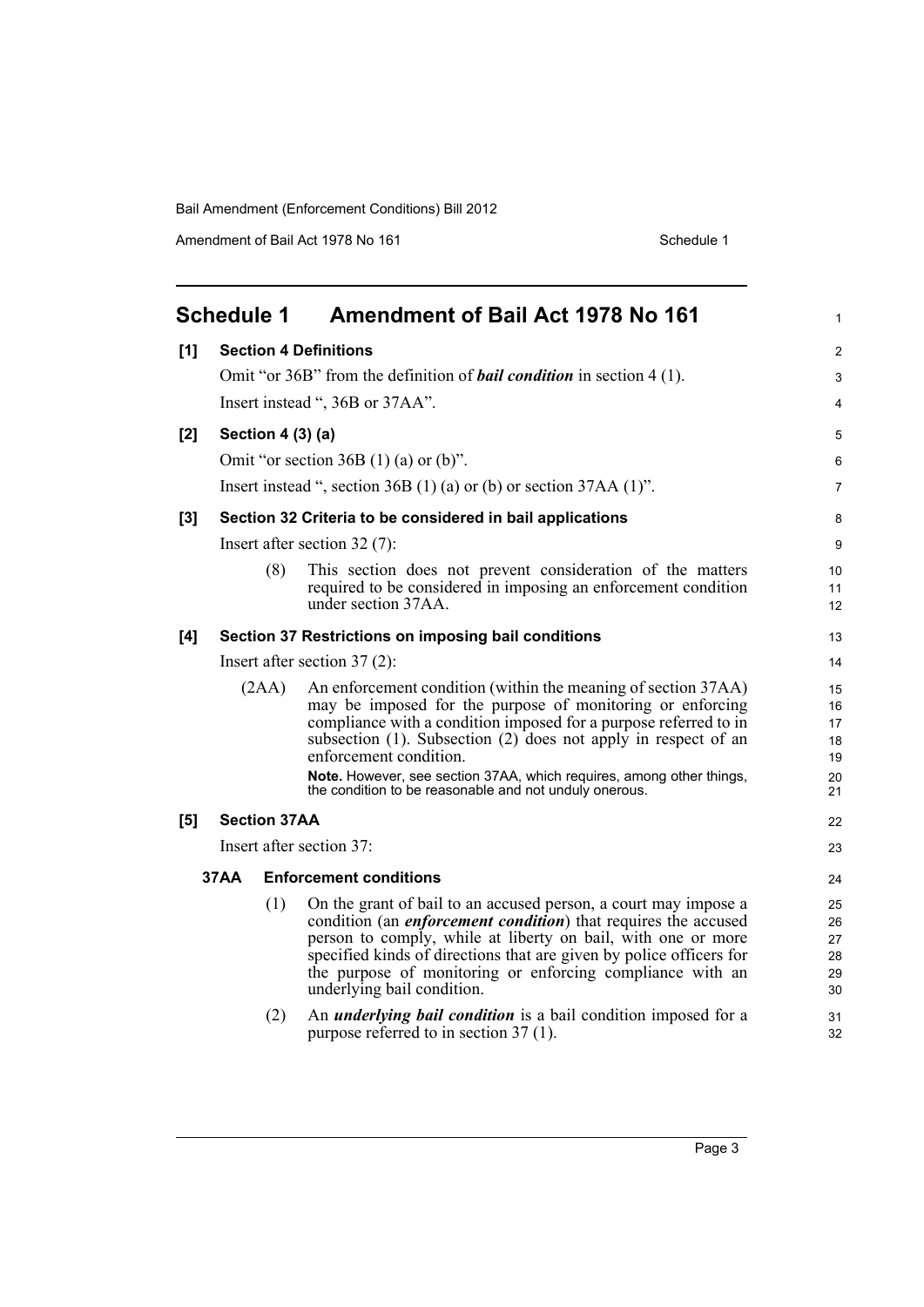| (3) |     | An enforcement condition is to specify:                                                                                                                                                                                                                                                                                                                                   | $\mathbf{1}$              |
|-----|-----|---------------------------------------------------------------------------------------------------------------------------------------------------------------------------------------------------------------------------------------------------------------------------------------------------------------------------------------------------------------------------|---------------------------|
|     | (a) | the kind of directions that may be given to the accused<br>person while at liberty on bail, and                                                                                                                                                                                                                                                                           | $\overline{2}$<br>3       |
|     | (b) | the circumstances in which each kind of direction may be<br>given (in a manner that ensures the compliance with the<br>condition is not unduly onerous), and                                                                                                                                                                                                              | 4<br>5<br>6               |
|     | (c) | the underlying bail condition or conditions in connection<br>with which each kind of direction may be given.                                                                                                                                                                                                                                                              | 7<br>8                    |
|     |     | Note. For example, an enforcement condition imposed in connection<br>with an underlying bail condition that requires an accused person to<br>refrain from consuming drugs or alcohol may require the accused person<br>to undergo testing for drugs or alcohol as directed by a police officer and<br>may include specifications as to when such directions may be given. | 9<br>10<br>11<br>12<br>13 |
| (4) |     | An enforcement condition may be imposed only if the court<br>considers it reasonable and necessary in the circumstances,<br>having regard to the following:                                                                                                                                                                                                               | 14<br>15<br>16            |
|     | (a) | the history of the accused person (including the criminal<br>history and particularly if the accused person has a<br>criminal history involving serious offences or a large<br>number of offences),                                                                                                                                                                       | 17<br>18<br>19<br>20      |
|     | (b) | the likelihood or risk of the accused person committing<br>further offences while at liberty on bail,                                                                                                                                                                                                                                                                     | 21<br>22                  |
|     | (c) | the extent to which compliance with a direction of a kind<br>specified in the condition may unreasonably affect persons<br>other than the accused person.                                                                                                                                                                                                                 | 23<br>24<br>25            |
| (5) |     | A court may impose an enforcement condition only at the request<br>of the prosecutor in the proceedings.                                                                                                                                                                                                                                                                  | 26<br>27                  |
| (6) |     | If an accused person granted bail enters into an agreement that<br>contains an enforcement condition, a police officer may give a<br>direction of a kind specified in the enforcement condition:                                                                                                                                                                          | 28<br>29<br>30            |
|     | (a) | in the circumstances specified in the enforcement<br>condition, or                                                                                                                                                                                                                                                                                                        | 31<br>32                  |
|     | (b) | at any other time the police officer has a reasonable<br>suspicion that the accused person has contravened the<br>underlying bail condition in connection with which the<br>enforcement condition is imposed.                                                                                                                                                             | 33<br>34<br>35<br>36      |
| (7) |     | The regulations may apply, with modifications, any of the<br>provisions of the Road Transport (Safety and Traffic<br>Management) Act 1999 relating to drug or alcohol testing to or in<br>respect of directions specified in enforcement conditions that                                                                                                                  | 37<br>38<br>39<br>40      |

41

require an accused person to undergo drug or alcohol testing.